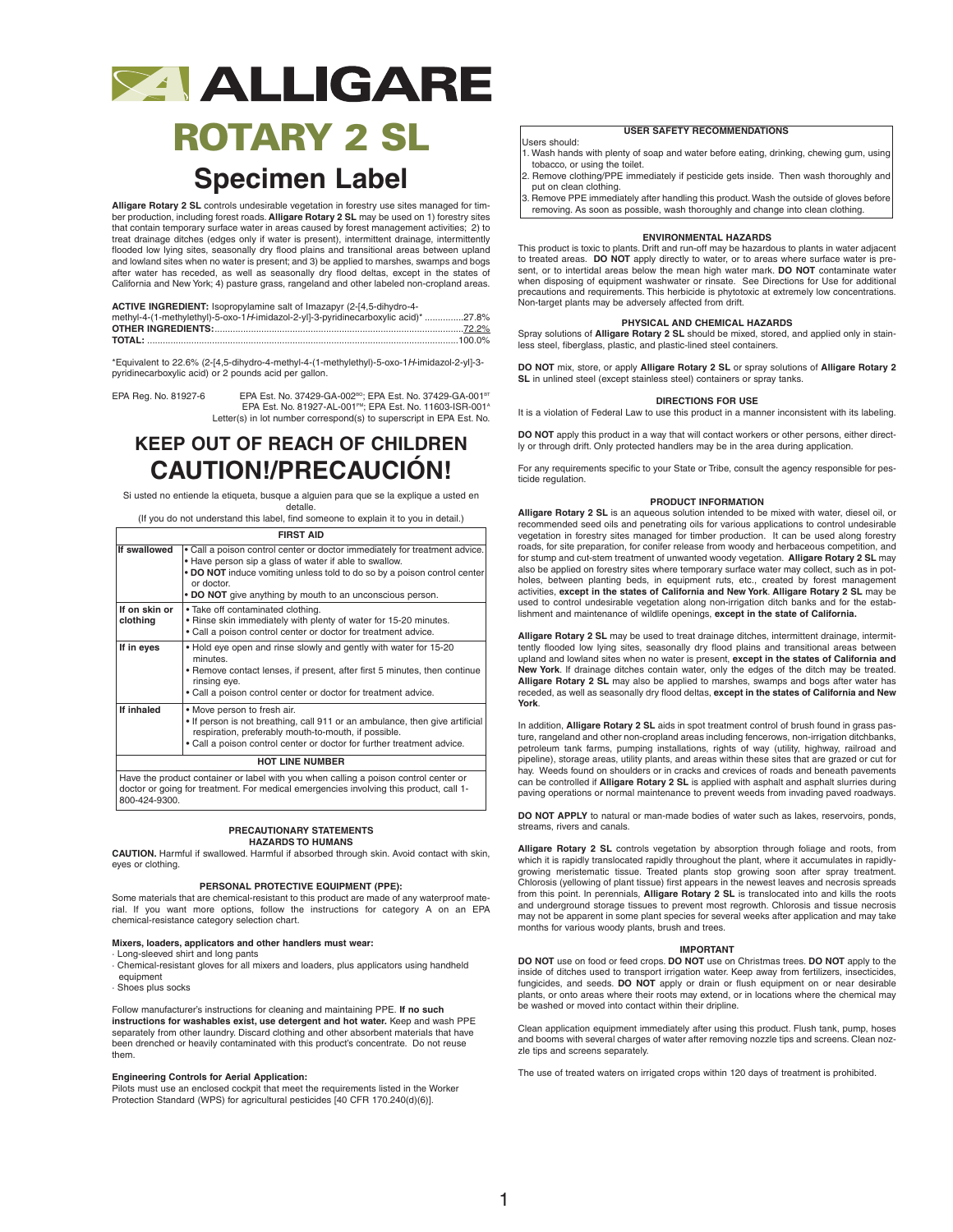#### **AGRICULTURAL USE REQUIREMENTS**

Use this product only in accordance with its labeling and with the Worker Protection Standard, 40 CFR part 170.This Standard contains requirements for the protection of agricultural workers on farms, forests, nurseries, and greenhouses, and handlers of agricultural pesticides. It contains requirements for training, decontamination, notification, and emergency assistance. It also contains specific instructions and exceptions pertaining to the statements on this label about personal protective equipment (PPE) and restrictedentry interval. The requirements in this box only apply to uses of this product that are covered by the Worker Protection Standard. The requirements in this box apply to use on trees being grown for sale or other commercial use, or for commercial seed production, or for production of timber or wood products, or for research purposes.

**DO NOT** enter or allow worker entry into treated areas during the restricted entry interval (REI) of **48 hours.**

PPE required for early entry to treated areas that is permitted under the Worker Protection Standard and that involves contact with anything that has been treated, such as plants soil, or water, is:

- Coveralls
- Chemical-resistant gloves made of any waterproof material • Shoes plus socks
- Protective eyewear

#### **NON-AGRICULTURAL USE REQUIREMENTS**

The requirements in this box apply to uses of this product that are NOT within the scope of the Worker Protection Standard (WPS) for agricultural pesticides (40 CFR Part 170). The WPS applies when this product is used to produce agricultural plants on farms, forests, nurseries, or greenhouses.

Noncrop weed control is not within the scope of the Worker Protection Standard. See the PRODUCT INFORMATION section of this label for a description of noncrop sites.

**DO NOT** enter or allow others to enter treated areas until sprays have dried.

#### **SPRAY DRIFT MANAGEMENT**

The following information is provided as general guidance for managing spray drift. Specific use recommendations for **Alligare Rotary 2 SL** may differ, depending on the application technique used and the vegetation management objective.

Avoiding spray drift at the application site is the responsibility of the applicator. The interac-tion of many equipment-and-weather-related factors determine the potential for spray drift. The applicator and the grower are responsible for considering all these factors when making decisions.

Spray drift from applying this product may result in damage to sensitive plants adjacent to the treatment area. Only apply this product when the potential for drift to these and other adjacent sensitive areas (e.g. residential areas, bodies of water, known habitat for threatened or endangered species, or non-target crops) is minimal. **DO NOT** apply when the following conditions exist that increase the likelihood of spray drift from intended targets: high or gusty winds, high temperatures, low humidity, temperature inversions.

To minimize spray drift, the applicator should be familiar with and take into account the following drift reduction advisory information. Additional information may be available from state enforcement agencies or the Cooperative Extension on the application of this product.

The best drift management strategy and most effective way to reduce drift potential are to apply large droplets that provide sufficient coverage and control. Applying larger droplets reduces drift potential, but will not prevent drift if applications are made improperly, or under unfavorable environmental conditions (see **WIND, TEMPERATURE AND HUMIDITY, AND TEMPERATURE INVERSIONS**, below). See additional restrictions below in the sections **Managing spray drift from aerial applications** and **Managing spray drift from ground boom applications.**

#### **Controlling Droplet Size:**

- **• Volume -** Use high flow rate nozzles to apply the highest practical spray volume. Nozzles with higher rated flows produce larger droplets.
- **• Pressure – DO NOT** exceed the nozzle manufacturer's recommended pressures. For many nozzle types, lower pressure produces larger droplets. When higher flow rates are needed, use higher flow rate nozzles instead of increasing pressure.
- **• Number of Nozzles –** Use the minimum number of nozzles that provide uniform coverage.
- **• Nozzle Orientation -** Orienting nozzles so that the spray is released parallel to the airstream produces larger droplets than other orientations and is recommended practice. Significant deflection from the horizontal will reduce droplet size and increase drift potential.
- **• Nozzle Type -** Use a nozzle type that is designed for the intended application. With most nozzle types, narrower spray angles produce larger droplets. Consider using low-drift noz-zles. Solid stream nozzles oriented straight back produce the largest droplets and the lowest drift. **DO NOT** use nozzles producing a mist droplet spray.

**Application Height:** Making applications at the lowest possible height (aircraft, ground driven spray boom) that is safe and practical reduces exposure of droplets to evaporation and wind.

**Swath Adjustment:** When applications are made with a crosswind, the swath will be displaced downwind. Therefore, on the up and downwind edges of the field, the applicator must compensate for this displacement by adjusting the path of the application equipment (e.g. aircraft, ground) upwind. Swath adjustment distance should increase with increasing drift

## **ROTARY 2 SL Specimen Label**

potential (higher wind, smaller droplets, etc.).

**Wind:** Drift potential is lowest between wind speeds of 3-10 mph. Do not apply if wind speeds are less than 3 mph or greater than 10 mph. However, many factors, including droplet size and equipment type, determine drift potential at any given speed. See additional restrictions below in the sections **Managing spray drift from aerial applications and**<br>**Managing spray drift from ground boom applications. NOTE:** Local terrain can influence wind patterns. Every applicator should be familiar with local wind patterns and how they affect spray drift.

**Temperature and Humidity:** When making applications in low relative humidity, set up equipment to produce larger droplets to compensate for evaporation. Droplet evaporation is most severe when conditions are both hot and dry.

**Temperature Inversions:** Drift potential is high during a temperature inversion. Temperature inversions restrict vertical air mixing, which causes small suspended droplets to remain in a concentrated cloud, which can move in unpredictable directions due to the light variable winds common during inversions. Temperature inversions are characterized by increasing temperatures with altitude and are common on nights with limited cloud cover and light to no wind.They begin to form as the sun sets and often continue into the morning. Their presence can be indicated by ground fog; however, if fog is not present, inversions can also be identified by the movement of smoke from a ground source or an aircraft smoke generator. Smoke that layers and moves laterally in a concentrated cloud (under low wind conditions) indicates an inversion, while smoke that moves upward and rapidly dissipates indicates good vertical air mixing.

**Wind Erosion:** Avoid treating powdery dry or light sandy soils when conditions are favorable for wind erosion. Under these conditions, the soil surface should first be settled by rainfall or irrigation.

**Aerial Application Methods and Equipment:** Use 2 or more gallons of water per acre. The actual minimum spray volume per acre is determined by the spray equipment used. Use ade-quate spray volume to provide accurate and uniform distribution of spray particles over the treated areas and to avoid spray drift.

**Aerial Applications:** Applicators are required to use a Coarse or coarser droplet size (ASABE S572) or, if specifically using a spinning atomizer nozzle, applicators are required to use a volume mean diameter (VMD) of 385 microns or greater for release heights below 10 feet; Applicators are required to use a Very Coarse or coarser droplet size or, if specifi-cally using a spinning atomizer nozzle, applicators are required to use a VMD of 475 microns or greater for release heights above 10 feet; Applicators must consider the effects of nozzle orientation and flight speed when determining droplet size.

Applicators are required to use upwind swath displacement.

The boom length must not exceed 60% of the wingspan or 90% of the rotor blade diameter to reduce spray drift.

Applications with wind speeds less than 3 mph and with speeds greater than 10 mph are prohibited.

Applications into temperature inversions are prohibited.

**Ground Application (Broadcast):** Use 5 or more gallons of water per acre. The actual min-imum spray volume per acre is determined by the spray equipment used. Use adequate spray volume to provide accurate and uniform distribution of spray particles over the treated area and to avoid spray drift.

**Ground Boom Applications:** Applicators are required to use a nozzle height below 4 feet above the ground or plant canopy and Coarse or coarser droplet size (ASABE S572) or, if specifically using a spinning atomizer nozzle, applicators are required to use a volume mean diameter (VMD) of 385 microns or greater.

Applications with wind speeds greater than 10 mph are prohibited.

Applications into temperature inversions are prohibited.

#### **WEEDS CONTROLLED**

**Alligare Rotary 2 SL** provides postemergence control and some residual control of the following target weed species. Degree of control is both species and rate dependent.

#### **GRASSES**

The species of annual and perennial grasses controlled by **Alligare Rotary 2 SL** include the following:

Annual bluegrass *(Poa annua)* Bahiagrass *(Paspalum notatum)* Barnyardgrass *(Echinochloa crus-galli)* Beardgrass *(Andropogon* spp.*)* Bermudagrass *(Cynodon dactylon)* Big bluestem *(Andropogon gerardii)* Broadleaf signalgrass *(Brachiaria platyphylla)* Canada bluegrass *(Poa compressa)* Cattail *(Typha* spp.*)* Cheat *(Bromus secalinus)* Cogongrass *(Imperata cylindrica)* 1 Crabgrass *(Digitaria* spp.*)* Crowfootgrass *(Dactyloctenium aegyptium)* Dallisgrass *(Paspalum dilatatum)* Downy brome *(Bromus tectorum)* Fall panicum *(Panicum dichotomiflorum)* Feathertop *(Pennisetum villosum)* Fescue *(Festuca* spp.*)*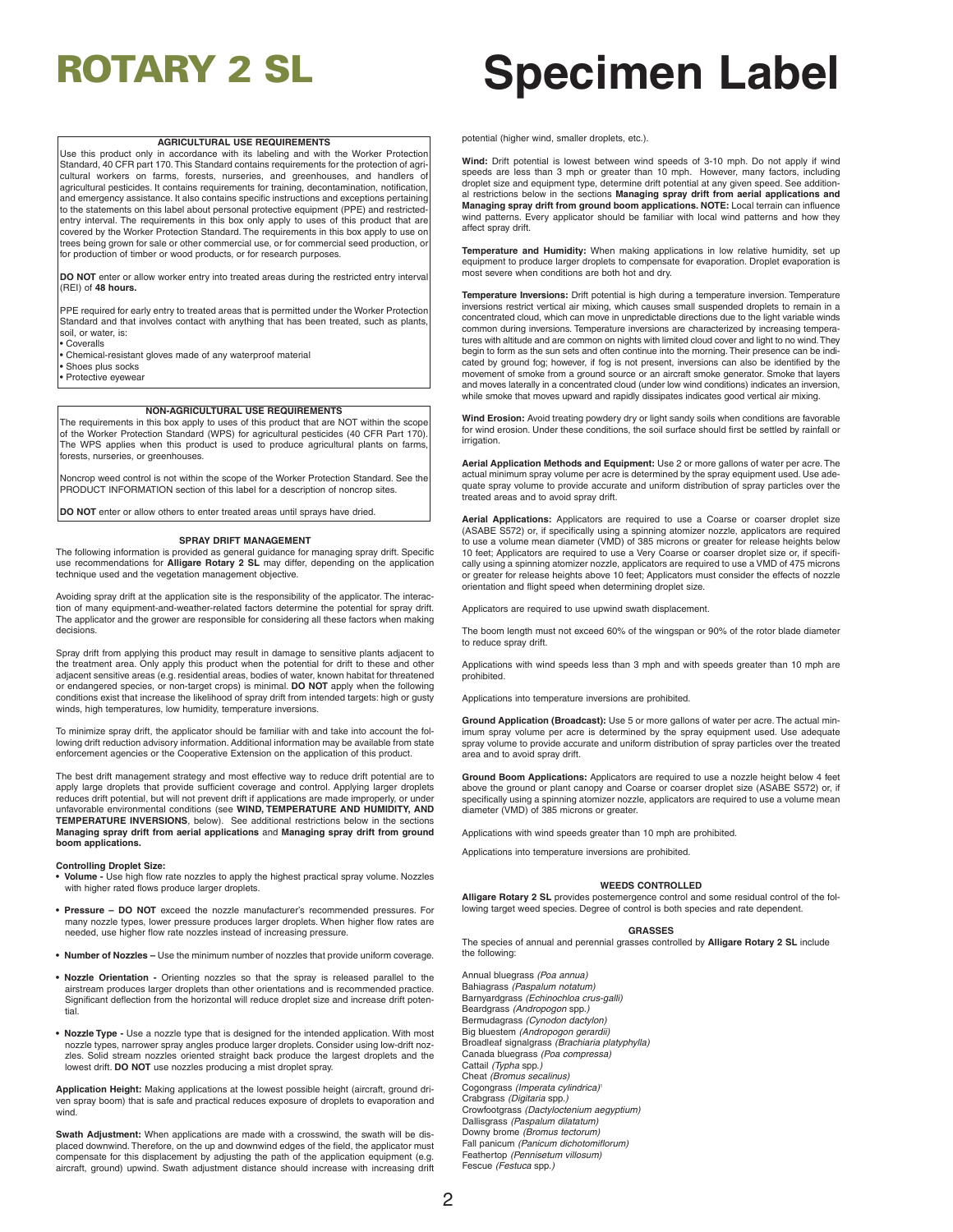Foxtail (*Setaria* spp.*)* Giant reed *(Arundo donax)* Goosegrass *(Eleusine indica)* Guineagrass *(Panicum maximum)* Italian ryegrass *(Lolium multiflorum)* Itchgrass *(Rottboellia exaltata)* Johnsongrass *(Sorghum halepense)* Junglerice *(Echinochloa colonum)* Kentucky bluegrass *(Poa pratensis)* Lovegrass *(Eragrostis* spp.*)* Orchardgrass *(Dactylis glomerata) Panicum* spp. Paragrass *(Brachiaria mutica)* Phragmites *(Phragmites australis)* Prairie cordgrass *(Spartina pectinata)* Prairie threeawn *(Aristida oligantha)* Quackgrass *(Agropyron repens)* Reed canary grass *(Phalaris arundinacea)* Saltgrass *(Distichlis stricta)* Sand dropseed *(Sporobolus cryptandrus)* Sandbur *(Cenchrus* spp.*)* Smooth brome *(Bromus inermis)* Sprangletop *(Leptochloa* spp.*)* Timothy *(Phleum pratense)* Torpedograss *(Panicum repens)* Vaseygrass *(Paspalum urvillei)* Wild barley *(Hordeum* spp.*)* Wild oats *(Avena fatua)* Wirestem muhly *(Muhlenbergia frondosa)* Witchgrass *(Panicum capillare)* Woolly cupgrass *(Eriochloa villosa)* 1 Use minimum of 48 oz per acre.

#### **BROADLEAF WEEDS**

The species of annual and perennial broadleaf weeds controlled by **Alligare Rotary 2 SL** include the following:

Arrowwood *(Pluchea sericea)* Broom snakeweed *(Gutierrezia sarothrae)* Bull Thistle *(Cirsium vulgare)* Burclover *(Medicago* spp*.)* Burdock *(Arctium* spp*.)* Camphorweed *(Heterotheca subaxillaris)* Carolina geranium *(Geranium carolinianum)* Carpetweed *(Mullugo verticillata)* Chickweed, mouseear *(Cerastium vulgatum)* Clover *(Trifolium* spp*.)* Cocklebur *(Xanthium strumarium)* Common chickweed *(Stellaria media)* Common ragweed *(Ambrosia artemisiifolia)* Cudweed *(Gnaphalium* spp*.)* Dandelion *(Taraxacum officinale)* Desert camelthorn *(Alhagi pseudalhagi)* Diffuse knapweed *(Centaurea diffusa)* Dock *(Rumex* spp*.)* Dogfennel *(Eupatorium capillifolium)* Fiddleneck *(Amsinckia intermedia)* Filaree *(Erodium* spp*.)* Fleabane *(Erigeron* spp*.)* Giant ragweed *(Ambrosia trifida)* Goldenrod *(Solidago* spp*.)* Gray rabbitbrush *(Chrysothamnus nauseosus)* Henbit *(Lamium aplexicaule)* Hoary vervain *(Verbena stricta)* Horseweed *(Conyza canadensis)* Indian mustard *(Brassica juncea)* Japanese bamboo/knotweed *(Polygonum cuspidatum)* Knotweed, prostrate *(Polygonum aviculare)* Kochia *(Kochia scoparia)* Lambsquarters *(Chenopodium album)* Little mallow *(Malva parviflora)* Milkweed *(Asclepias* spp*.)* Miners lettuce *(Montia perfoliata)* Mullein *(Verbascum* spp*.)* Nettleleaf goosefoot *(Chenopodium murale)* Oxeye daisy *(Chrysanthemum leucanthemum)* Pepperweed *(Lepidium* spp.*)* Pigweed *(Amaranthus* spp.*)* Plantain *(Plantago* spp*.)* Pokeweed *(Phytolacca americana)* Primrose *(Oenothera kunthiana)* Puncturevine *(Tribulus terrestris)* Purple loosestrife *(Lythrum salicaria)* Purslane *(Portulaca* spp*.)* Pusley, Florida *(Richardia scabra)* Rocket, London *(Sisymbrium irio)* Rush skeletonweed *(Chondrilla juncea)* Russian knapweed *(Centaurea repens)* Russian thistle *(Salsola kali)* Saltbush *(Atriplex* spp*.)* Shepherd's purse *(Capsella bursa-pastoris)* Silverleaf nightshade *(Solanum elaeagnifolium)* Smartweed *(Polygonum* spp*.)*

## **ROTARY 2 SL Specimen Label**

Sorrell *(Rumex* spp*.)* Sowthistle *(Sonchus* spp*.)* Spurge, annual *(Euphorbia* spp*.)* Stinging nettle *(Urtica dioica)* Sunflower *(Helianthus* spp*.)* Sweet clover *(Melilotus* spp*.)* Tansymustard *(Descurainia pinnata)* Texas thistle *(Cirsium texanum)* Velvetleaf *(Abutilon theophrasti)* Western ragweed *(Ambrosia psilostachya)* Wild carrot *(Daucus carota)* Wild lettuce *(Lactuca* spp*.)* Wild parsnip *(Pastinaca sativa)* Wild turnip *(Brassica campestris)* Woollyleaf bursage *(Ambrosia grayi)* Yellow starthistle *(Centaurea solstitialis)* Yellow woodsorrel *(Oxalis stricta)*

#### **VINES AND BRAMBLES**

**Alligare Rotary 2 SL** controls the following species of vines and brambles:

Field bindweed *(Convolvulus arvensis)* Greenbriar *(Smilax spp.)* Hedge bindweed *(Calystegia sequium)* Honeysuckle *(Lonicera* spp*.) 1* Kudzu *(Pueraria lobata) 1,2* Morningglory *(Ipomoea* spp*.)* Poison ivy *(Rhus radicans)* Redvine *(Brunnichia cirrhosa)* Trumpetcreeper *(Campsis radicans)* Virginia creeper *(Parthenocissus quinquefolia)* Wild buckwheat *(Polygonum convolvulus)* Wild grape *(Vitis* spp*.)* Wild rose *(Rosa* spp*.) 1* Including Multiflora rose *(Rosa multiflora)* Macartney rose *(Rosa bracteata)* 1 Use higher labeled rates. 2 Apply in a minimum of 75 GPA – More than one application may be required to control established stands.

#### **WOODY BRUSH AND TREES**

Woody brush and trees controlled by **Alligare Rotary 2 SL** include the following:

Alder *(Alnus* spp*.)* American beech *(Fagus grandifolia)* Ash *(Fraxinus* spp*.) 1* Aspen *(Populus* spp*.)* Australian pine *(Casuarina equisetifolia) 5* Autumn olive *(Elaeagnus umbellata)* Bald cypress (*Taxodium distichum) 4* Bigleaf maple *(Acer macrophyllum)* Birch *(Betula* spp*.) 5* Black locust *(Robinia pseudoacacia) 5* Black oak *(Quercus kelloggii)* Blackgum *(Nyssa sylvatica) 2* Boxelder *(Acer negundo)* Brazilian peppertree *(Schinus terebinthifolius)* Ceanothis *(Ceanothis* spp*.)* Cherry *(Prunus* spp*.) 1,2* Chinaberry *(Melia azedarach)* Chinese tallow-tree *(Sapium sebiferum)* Chinquapin *(Castanopsis chrysophylla) 4* Cottonwood *(Populus* spp*.)* Cypress *(Taxodium* spp*.)* Dogwood *(Cornus* spp*.) 1* Elderberry *(Sambucus* spp*.) 5* Elm *(Ulmus) 5* Eucalyptus *(Eucalyptus* spp*.)* Hawthorn *(Crataegus* spp*.)* Hazel *(Corylus comuta) 5* Hickory *(Carya spp.) 1* Holly *(Ilex spp.) 1,4* Including Gallberry *(Ilex glabra) 4,5* Tall gallberry *(Ilex coriacea) 4* Yaupon *(Ilex vomitoria) 4* Honeylocust *(Gleditsia triacanthos) 5* Huckleberry *(Gaylussacia* spp*.) Lyonia* spp*.* Including Fetterbush *(Lyonia lucida)* Staggerbush *(Lyonia mariana)* Madrone *(Arbutus menziesii)* Manzanita, greenleaf *(Arctostaphylos patula) 4* Maple *(Acer* spp*.)* Melaleuca *(Melaleuca quinquenervia)* Mulberry *(Morus* spp*.) 1,3* Oak *(Quercus* spp*.) 1,3* Persimmon *(Diospyros virginiana) 2* Poison oak *(Rhus diversiloba)* Popcorn-tree *(Sapium sebiferum)* Poplar *(Populus* spp*.) 2* Privet *(Ligustrum vulgare)* Red alder *(Alnus rubra)* Red maple *(Acer rubrum)*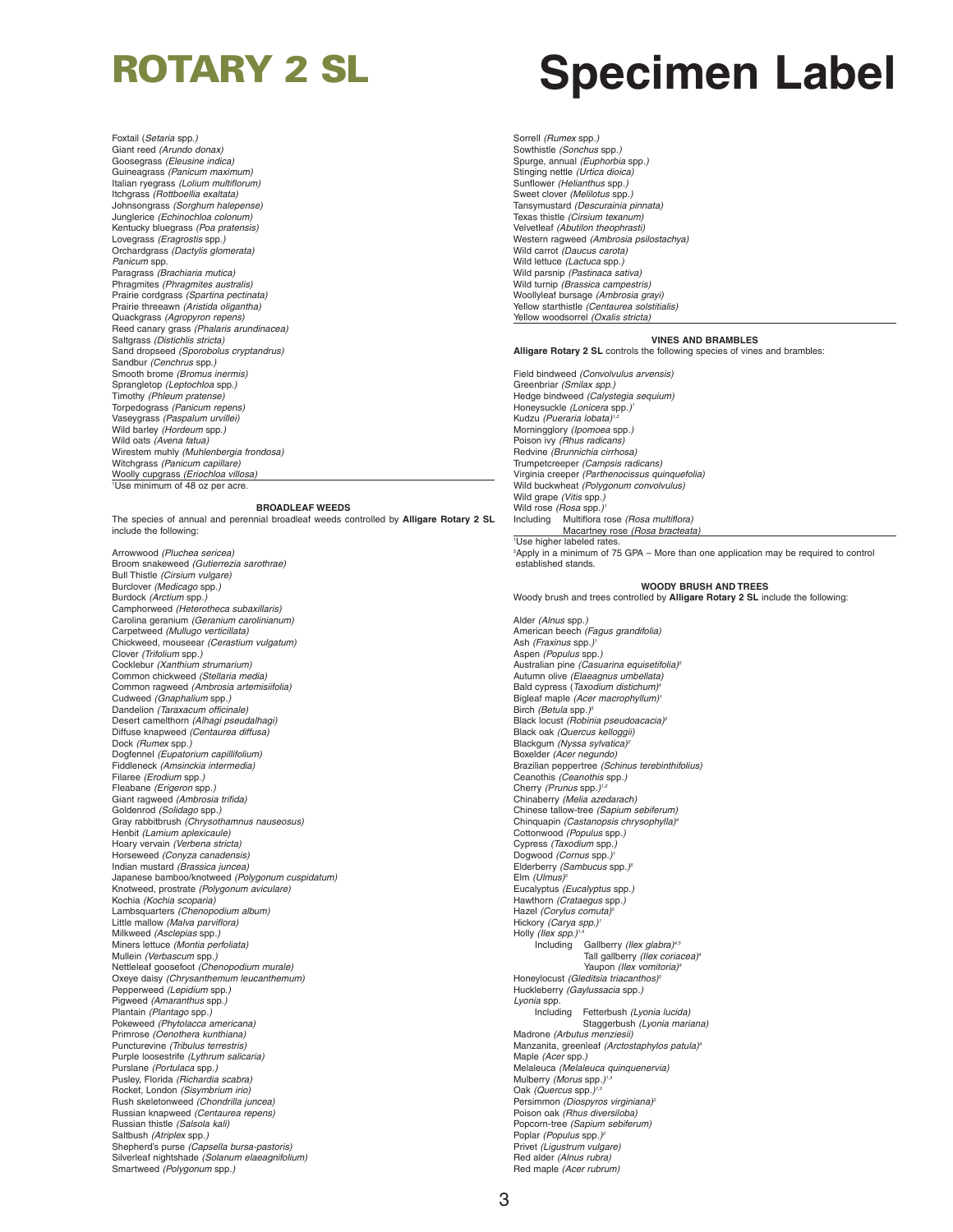Russian olive (*Eleagnus angustifolia)* Saltcedar *(Tamarix pentandra)* Sassafras *(Sassafras albidum)* Scotch broom *(Cytisus scoparius) 5* Sourwood *(Oxydendrum arboreum) 2* Sumac *(Rhus* spp*.)* Sweetbay magnolia *(Magnolia virginiana) 4,5* Sweetgum *(Liquidambar styraciflua)* Sycamore *(Platanus occidentalis)* Tanoak *(Lithocarpus densiflorus) 1,4,5* Titi *(Cyrilla racemiflora) 1,4* Tree of heaven *(Ailanthus altissima) 5 Vaccinium* spp*.* Including Blueberry *(Vaccinium* spp*.)* Sparkleberry *(Vaccinium arboreum)* Waxmyrtle *(Myrica californica) 4,5 (Myrica cerifera) 4,5* Willow *(Salix* spp*.)* Yellow poplar *(Linodendron tulipifera) 1*

#### *1 Use higher labeled rates 2 Best control with applications prior to formation of fall leaf color 3 The degree of control may be species dependent 4 Oil emulsion carrier is recommended 5 Tank-mix with Garlon 4 as a basal or cut stump treatment*

#### **MIXING AND APPLICATION INSTRUCTIONS FOR SITE PREPARATION**

Enhanced brownout for burning and improved control of brush and grasses may be achieved by applying **Alligare Rotary 2 SL** in an oil emulsion carrier containing 12 to 50% (by volume) recommended oil diluent. Methylated or ethylated seed oils containing at least 50% esterified seed oil by volume are also recommended. Thoroughly mix **Alligare Rotary 2 SL** into the water portion of the carrier, then add the oil and continue mixing to obtain a uniform emulsion. Use the higher label rates of **Alligare Rotary 2 SL** and higher spray volumes when applying to particularly dense or multi-layered canopies of hardwood stands, or difficult-to-control species. Make applications during the growing season, beginning in the spring after full leaf expansion of the target weed or brush has occurred and complete applications before leaf drop in the fall.

Tank mixes may be necessary for chemical control of conifers and other species that are tolerant to **Alligare Rotary 2 SL**. Observe all precautions and restrictions on the product labels. Always follow the most restrictive label. Combinations with other products labeled for forest site preparation may kill certain plants such as legumes and blackberry which are desirable for wildlife habitat.

Before tank-mixing **Alligare Rotary 2 SL** with other products, herbicides, carrier oils, etc.,<br>always test compatibility in small containers first. Maintain adequate agitation with all **Alligare Rotary 2 SL** emulsion mixtures to prevent phase separation.

**DO NOT** plant seedlings of black spruce *(Picea mariana)* or white spruce *(Picea glauca)* on sites to which **Alligare Rotary 2 SL** has been broadcast for site preparation or into the treated zone of spot or banded treatments for three months following application or injury may occur.

**Helicopter Spray Equipment:** Thoroughly mix the listed amount of **Alligare Rotary 2 SL** in 5 to 20 gallons total spray carrier per acre and apply uniformly with properly calibrated helicopter equipment. Use a nonionic surfactant to improve weed control. A drift control agent may be used at its recommended label rate. An anti-foam agent may be added, if needed. Exercise all precautions to minimize or eliminate spray drift. Avoid applications during windy or gusty conditions. Use of a Microfoil™ boom, Thru-Valve™ boom, raindrop nozzles, controlled droplet booms and nozzle configurations is recommended. Maintain adequate buffer zones to minimize potential impacts to desirable vegetation.

### **IMPORTANT: DO NOT** make applications by fixed wing aircraft.

Thoroughly clean mixing and application equipment by thoroughly flushing with water immediately after using this product. Prolonged exposure of uncoated/unpainted steel (except stainless steel) surfaces to this product may result in corrosion and failure of the exposed part. Maintaining painted surfaces may prevent corrosion.

**Ground Equipment:** Thoroughly mix and apply the listed amount of **Alligare Rotary 2 SL** in 5 to 40 gallons total spray carrier per acre for mechanical or backpack applications. Use a nonionic surfactant to enhance weed control. A drift control agent and an anti-foam agent may also be added at the recommended label rates, if needed. If desired, a spray pattern indicator may be used at the recommended label rate. To minimize spray drift, select proper nozzles to avoid spraying a fine mist, use pressures less than 50 psi and **DO NOT** spray under gusty or windy conditions (also refer to **SPRAY DRIFT MANAGEMENT** section). Maintain adequate buffer zones to minimize potential impacts to desirable vegetation.

For best results, apply the spray solution to uniformly cover the foliage of the undesirable vegetation to be controlled.

Clean mixing and application equipment immediately after using this product by thoroughly flushing with water.

#### **CONIFER SITE PREPARATION TREATMENTS**

**Alligare Rotary 2 SL** will control the grasses, broadleaf weeds, vines and brambles, and woody brush and trees listed above when applied as a forest site preparation treatment before planting the following conifer crop species:

## **ROTARY 2 SL Specimen Label**

| <b>Crop Species</b>                    | Rate (fl oz/A) |
|----------------------------------------|----------------|
| Loblolly Pine (Pinus taeda)            | 48-80          |
| Loblolly X Pitch Hybrid                | 48-80          |
| Longleaf Pine (Pinus palustris)        | 48-80          |
| Shortleaf Pine (Pinus echinata)        | 48-80          |
| Virginia Pine (Pinus virginiana)       | 48-80          |
| Slash Pine (Pinus elliottii)           | 40-64          |
| Douglas-Fir (Pseudotsuga menziesii)    | 24-48          |
| Western Hemlock (Tsuga heterophylla)   | 24-48          |
| Coastal Redwood (Sequoia sempervirens) | 24-48          |
| California Red Fir (Abies magnifica)   | $24 - 40$      |
| California White Fir (Abies concolor)  | $24 - 40$      |
| Jack Pine (Pinus banksiana)            | 24-32          |
| Lodgepole Pine (Pinus contorta)        | 24-32          |
| Pitch Pine (Pinus rigida)              | 24-32          |
| Ponderosa Pine (Pinus ponderosa)       | 24-32          |
| Sugar Pine (Pinus lambertiana)         | 24-32          |
| White Pine (Pinus strobus)             | 24-32          |
| Black Spruce (Picea mariana)           | 24-32          |
| Red Spruce (Picea rubens)              | 24-32          |
| White Spruce (Picea glauca)            | 24-32          |

Broadcast the listed rate of **Alligare Rotary 2 SL** per acre as a foliar spray for long-term control of the labeled woody plants and residual control of herbaceous weeds. Herbaceous grasses and broadleaf weeds will be controlled within 4-6 weeks after treatment and may provide fuel to facilitate a site preparation burn, if desired, to control conifers or other species tolerant to the herbicide.

For tracts to be planted with loblolly, loblolly x pitch hybrid, longleaf pine, shortleaf pine, Virginia pine and slash pine, apply **Alligare Rotary 2 SL** at 64 fl oz /A on areas that have little to no re-sprouting vegetation following recent management activities such as harvesting, mechani-cal shearing, burning, piling or bedding. Apply this treatment after September 1.

#### **HARDWOOD SITE PREPARATION TREATMENTS**

For site preparation before planting hardwood species in the southeast and gulf coast states (Virginia to Texas), apply **Alligare Rotary 2 SL** at 48 fl oz/A before the end of July. Application in an emulsion carrier with a minimum of 12% oil is recommended. To avoid injury to hardwood seedlings planted after the site preparation treatment, **DO NOT** plant hardwood seedlings before January of the year following site preparation.

#### **DIRECTED FOLIAR APPLICATIONS FOR CONIFER RELEASE**

Apply **Alligare Rotary 2 SL** as a directed spray using water or oil emulsion carrier to control and suppress the labeled brush and weed species. Directed sprays may be made using low carrier volumes (typically 10 gallons total finished spray per acre or less) in stands of conifers (see below) of all ages by targeting the unwanted vegetation and avoiding spray contact to the conifers. **DO NOT** exceed the maximum rates listed for the conifer species below.

| <b>Crop Species</b>                 | Rate (fl. oz/Acre) |
|-------------------------------------|--------------------|
| Loblolly Pine (Pinus taeda)         | $24 - 40$          |
| Loblolly X Pitch Hybrid             | 24-40              |
| Virginia Pine (Pinus virginiana)    | $24 - 40$          |
| Longleaf Pine (Pinus palustris)     | 24-32              |
| Pitch Pine (Pinus rigida)           | 24-32              |
| Shortleaf Pine (Pinus echinata)     | 24-32              |
| Slash Pine (Pinus elliottii)        | 24-32              |
| White Pine (Pinus strobus)          | 16-32              |
| Lodgepole Pine (Pinus contorta)     | 16-24              |
| Douglas-Fir (Pseudotsuga menziesii) | 16-24              |
| Jack Pine (Pinus banksiana)         | 12-24              |
| Black Spruce (Picea mariana)        | 12-24              |
| Red Spruce (Picea rubens)           | 12-24              |
| White Spruce (Picea glauca)         | 12-24              |

Generally, for directed or spot spray foliar applications, use 10% **Alligare Rotary 2 SL** in water. For brush species with thick leaf cuticles or difficult-to-control species, apply **Alligare Rotary 2 SL** in an oil emulsion, using a recommended oil diluent at 12-50% by volume. Apply the spray solution to at least 2/3 of each hardwood crown using backpack sprayers or handheld equipment. **DO NOT** spray to the point of runoff and avoid overspray onto conifers. For low volume foliar applications to control big leaf maple, use a 5% (by volume) **Alligare Rotary 2 SL** solution or emulsion.

Some minor conifer growth inhibition (height) may be observed when release treatments are made during periods of active conifer growth. To minimize potential growth inhibition, apply conifer release treatments late in the growing season after formation of conifer resting buds. To avoid potential conifer injury, **DO NOT** apply **Alligare Rotary 2 SL** when conifers are under stress that may reduce plant vigor due to drought, diseases, animal or winter injury, etc.

Avoid direct spray contact to desired plant species as injury may occur. Injury may occur to non-target or desirable hardwoods or conifers if they extend from the same root system or their root systems are grafted to those of treated trees or if their roots extend into the treated zone.

#### **BAG AND BROADCAST APPLICATIONS FOR CONIFER RELEASE**

In Douglas-fir and Ponderosa pine stands, broadcast **Alligare Rotary 2 SL** at up to 32 fl oz/A when the trees have been covered with bags before application to prevent overspray onto conifer foliage. For improved control of brush species, particularly evergreens, add a suitable seed oil at 5-12% (by volume) to the spray solution. **DO NOT** use this treatment on sites with coarse-textured soils (e.g. decomposed granite, pumice, sandy or rocky sites) or low levels of soil organic matter (generally 5% or less) unless substantial conifer growth inhibition and/or mortality is acceptable.

#### **LATE ROTATION VEGETATION CONTROL IN WESTERN CONIFERS**

In California, the Pacific Northwest and inland Northwest, **Alligare Rotary 2 SL** may be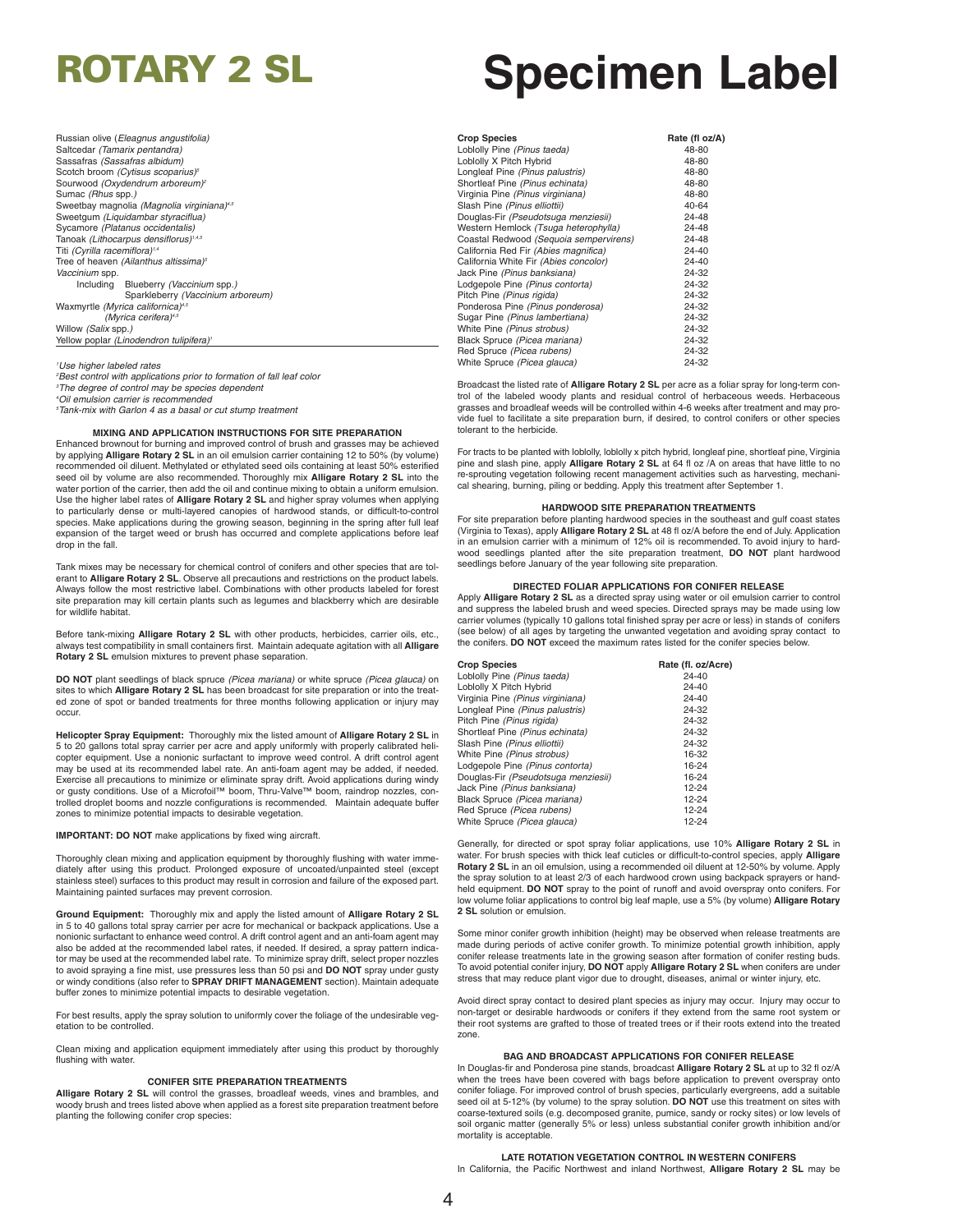# **ROTARY 2 SL Specimen Label**

applied aerially at up to 48 fl oz/A in at least 15 GPA to conifer stands intended for harvesting the year following treatment. For improved control of brush species, particularly evergreens add a suitable seed oil at 5-12% (by volume) to the spray solution. **DO NOT** use this treatment if conifer injury or mortality is unacceptable, since substantial conifer injury or mortality can occur.

**UNDERSTORY BROADCAST APPLICATIONS FOR MID-ROTATION RELEASE Alligare Rotary 2 SL** may be broadcast by ground or hand held equipment to control under-

story brush and suppress undesirable trees below the conifer canopy within stands of the species listed below. Apply **Alligare Rotary 2 SL** in water or oil emulsion carrier so as to minimize spray contact to the crowns of crop trees. **DO NOT** exceed the maximum rates listed for the conifer species below.

| <b>Crop Species</b>              | <b>Maximum Rate</b><br>(fl. oz/Acre) |
|----------------------------------|--------------------------------------|
| Loblolly Pine (Pinus taeda)      | 64                                   |
| Loblolly X Pitch Hybrid          | 64                                   |
| Virginia Pine (Pinus virginiana) | 64                                   |
| Longleaf Pine (Pinus palustris)  | 32                                   |
| Pitch Pine (Pinus rigida)        | 32                                   |
| Shortleaf Pine (Pinus echinata)  | 32                                   |
| Slash Pine (Pinus elliottii)     | 32                                   |

#### **CUT STUMP TREATMENTS**

**Mixing:** Mix 8-16 fl oz of **Alligare Rotary 2 SL** in one gallon of water, diesel oil, or penetrating oil. **Alligare Rotary 2 SL** may be tank-mixed with Garlon® 3A, Garlon 4, Tordon® K, Escort ®, or Roundup® to control labeled species. If temperatures are such that freezing of the spray mixture may occur, antifreeze may be added according to manufacturer's label to prevent freezing. The use of a surfactant or penetrating agent may improve uptake through partially callused cambium tissue.

**Application:** Spray or brush the **Alligare Rotary 2 SL** solution onto the cambium area of the<br>freshly cut target stumps. Thoroughly wet the entire cambium area (the wood next to the bark<br>of the stump). Applications can be heavy sap flow in the spring. **DO NOT** over apply so as to cause run-off or puddling of spray solution.

#### **TREE INJECTION TREATMENTS**

No Worker Protection Standard worker entry restrictions or worker notification requirements apply when this product is directly injected into agricultural plants.

**Mixing:** Mix 8-12 fl oz of **Alligare Rotary 2 SL** in one gallon of water. If temperatures are such that freezing of the spray mixture may occur, antifreeze may be added according to manufacturer's label to prevent freezing.

**Application:** Use standard injection equipment to apply 1 mL of **Alligare Rotary 2 SL** solution at each injection site around the tree with no more than one inch intervals between cut edges. Insure that the injector completely penetrates the bark at each injection site.

#### **FRILL OR GIRDLE TREATMENTS**

**Mixing:** Mix 8.0-12.0 fluid ounces of **Alligare Rotary 2 SL** in one gallon of water, diesel oil, or a penetrating oil. If temperatures are such that freezing of the spray mixture may occur, antifreeze may be added according to manufacturer's label to prevent freezing.

**Application:** Use a hatchet, machete, or similar implement to make cuts through the bark around the tree at intervals no more than two inches between cut edges. Spray or brush **Alligare Rotary 2 SL** solution into each cut until thoroughly wet.

#### **CUT STUBBLE**

**Mixing:** Mix 1 to 2 pints of **Alligare Rotary 2 SL** in 2.5 gallons of basal or other penetrating oil and dilute with water to a total volume of 50 gallons. This amount of spray solution will treat 1 acre.

**Application:** Apply **Alligare Rotary 2 SL** to soil and brush stumps any time up to 14 days after mechanical mowing or cutting of brush has been completed. For optimum suppression or control from resprouting, allow some regrowth of brush to occur before application. A tank mix product may be added, provided that the product does not prohibit such mixing. When tank mixing, always follow all restrictions and precautions on the tank mix product labels, and follow the most restrictive label instructions for all products used. A tank mix of **Alligare Rotary 2 SL** with other brush control or suppression herbicides (such as Garlon 4 or Tordon K) should be mixed with penetrating oils (5% v/v) to improve absorption into bark and exposed roots. NOTE: Temporary injury to vegetative ground cover and severe injury or death of desirable trees may occur from root uptake of this product after a direct soil application.

#### **USE WITH ASPHALT AND PAVED SURFACES**

**Mixing:** Use 3 quarts **Alligare Rotary 2 SL** per acre with MC 30, MC 70, RC 70, and SC 70 asphalts. If other asphalt types are used, an emulsifier may be required to ensure adequate mixing of the asphalt with **Alligare Rotary 2 SL**. Ensure that the required amount of **Alligare Rotary 2 SL** is thoroughly mixed in with the asphalt immediately prior to application. Do not allow the mixture to exceed 150°C and do not allow the mixture to stand.

**Application:** Apply immediately after mixing to areas near shoulders of roads, along and under guardrails, and in cracks and crevices of paved roadways.

#### **THINLINE BASAL AND STEM APPLICATIONS**

**Mixing:** Mix 24-48 fl oz of **Alligare Rotary 2 SL** in one gallon of diesel oil or penetrating oil. Maintain uniform mixtures with frequent agitation.

**Application:** Apply **Alligare Rotary 2 SL** as a thinline basal or arcing application to the stems of susceptible species such as big leaf maple *(Acer macrophyllum)*, willow *(Salix* spp.*)* and Eucalyptus *(Eucalyptus* spp.*)* with a stem ground line diameter of 3 inches or less. Direct a thin line of **Alligare Rotary 2 SL** oil mixture to the stems beginning a few feet from the ground and descending toward the base of the tree making a zig-zag motion. **DO NOT** overapply so as to cause run-off or puddling of spray solution.

#### **LOW VOLUME BASAL BARK TREATMENTS**

**Mixing:** Mix 8-12 fl oz of **Alligare Rotary 2 SL** in one gallon of diesel oil or penetrating oil. Maintain uniform mixtures with frequent agitation.

**Application:** For mixed brush species with up to 4 inch stem diameter at breast height, apply **Alligare Rotary 2 SL** oil mixture to wet the lower 12-18 inches of stems, including the root collar area. **DO NOT** over-apply so as to cause run-off or puddling of spray solution.

#### **LOW VOLUME FOLIAR APPLICATIONS**

**Mixing:** Mix 3-5% **Alligare Rotary 2 SL** in water and adjuvant or in penetrating oil.

**Application:** For small brush, apply **Alligare Rotary 2 SL** down onto the crown to cover approximately 70% of the plant foliage. For larger brush apply **Alligare Rotary 2 SL** to thor-oughly cover the crown and at least two sides of the plant. Use the higher rate of **Alligare Rotary 2 SL** (5%) in areas containing sassafras, oak, hickory, cherry, and maples or in the southern 2/3's of the U.S. A tank-mix of 3% **Alligare Rotary 2 SL** + Garlon 4 is effective in the Northeastern U.S. To control black locust, honey locust, hackberry, elms and other species listed on both the **Alligare Rotary 2 SL** and Garlon 4 labels. Apply a tank-mix of 3- 5% **Alligare Rotary 2 SL** plus 15-20% Garlon 4 in basal oil.

|  | SPRAY SOLUTION MIXING GUIDE FOR LOW VOLUME FOLIAR APPLICATIONS |  |  |  |
|--|----------------------------------------------------------------|--|--|--|
|--|----------------------------------------------------------------|--|--|--|

| <b>AMOUNT OF SPRAY</b>                   | <b>DESIRED CONCENTRATION (fluid volume)</b> |             |              |              |
|------------------------------------------|---------------------------------------------|-------------|--------------|--------------|
| <b>SOLUTION BEING</b><br><b>PREPARED</b> | <b>Alligare Rotary 2 SL</b>                 |             | Garlon 4     |              |
|                                          | 3%                                          | 5%          | 15%          | 20%          |
| 1 gallon                                 | 3.8 oz                                      | 6.4 oz      | 19.2 oz      | 25.6 oz      |
| 3 gallons                                | 11.5 oz                                     | 19.2 oz     | 57.6 oz      | 76.8 oz      |
| 4 gallons                                | 15.4 oz                                     | 25.6 oz     | 76.8 oz      | 102.4 oz     |
| 5 gallons                                | 19.2 oz                                     | 32.0 oz     | 96.0 oz      | 1.0 gallon   |
| 50 gallons                               | 1.5 gallons                                 | 2.5 gallons | 7.5 gallons  | 10.0 gallons |
| 100 gallons                              | 3.0 gallons                                 | 5.0 gallons | 15.0 gallons | 20.0 gallons |

#### **INVERT EMULSIONS**

**Alligare Rotary 2 SL** can be applied as an invert emulsion, a viscous water-in-oil emulsion intended to minimize spray drift and run-off and to enhance herbicide deposition onto the target foliage. The spray emulsion may be formed in a single tank (batch mixing) or injected (in-line mixing). Consult the invert chemical label for proper mixing directions. **DO NOT** apply more than 3 quarts **Alligare Rotary 2 SL**/A.

#### **GRASS PASTURE AND RANGELAND SPOT TREATMENT OF WEEDS**

Make spot applications of **Alligare Rotary 2 SL** to undesirable vegetation in grass pasture and rangeland at rates up to 48 fl. oz. product per treated acre. Use any of the ground application methods for vegetation control specified on this label. Do not apply more than one-tenth of the area to be grazed or cut for hay. **DO NOT** apply more than 48 fluid oz. per acre per year.

**Grazing and haying restrictions:** Do not treat more than one tenth of the area to be cut for hay or grazed. **DO NOT** cut forage grass for hay until seven days after the **Alligare Rotary 2 SL** application.

#### **INSTRUCTIONS FOR RANGELAND USE**

**Alligare Rotary 2 SL** will control undesirable vegetation on rangeland to meet the following vegetative management objectives:

1. Control of undesirable plant species such as those that are non-native, invasive and noxious.

- 2. Control of undesirable vegetation during establishment of desirable rangeland plant species.
- 3. Control of undesirable vegetation during re-establishment of desirable rangeland vegetation after a fire.
- 4. Control of undesirable vegetation for purposes of wildfire fuel reduction.
- 5. Release of existing desirable rangeland plant communities from the competition from undesirable plant speci-
- 6. Control of undesirable vegetation to improve wildlife habitat.

To ensure the protection of threatened and endangered plants when applying **Alligare Rotary 2 SL** to rangeland:

- 1. Federal agencies must follow NEPA regulations to ensure protection of threatened and endangered plants.
- 2. State agencies must work with the Fish and Wildlife Service or the Service's designated state conservation agency to ensure protection of threatened and endangered plants.
- 3. Other organizations or individuals must operate under a Habitat Conservation Plan if threatened or endangered plants are known to be present on the land to be treated.

Refer to other sections of this label for specific use directions for the desired rangeland vegetation management objective.

Make applications of **Alligare Rotary 2 SL** only to a given rangeland acre when specific weeds become problematic. Long term control of undesirable weed species ultimately depends on the successful use of land management practices that promote the growth and sustainability of desirable rangeland plant species.

#### **ROTATIONAL CROP RESTRICTIONS**

Do not plant rotational crops until twelve months after the **Alligare Rotary 2 SL** application and only if a successful field bioassay has been conducted. To conduct a field bioassay, plant the intended rotational crop in a small section of a previously treated grass pasture/rangeland in which the grass was grown to maturity. When selecting the previously treated area in which to conduct the viability test, include low areas and knolls and sites with a range of soil types and pH. A successful field bioassay will result in no crop injury which means that the intended rotational crop may be planted the following year.